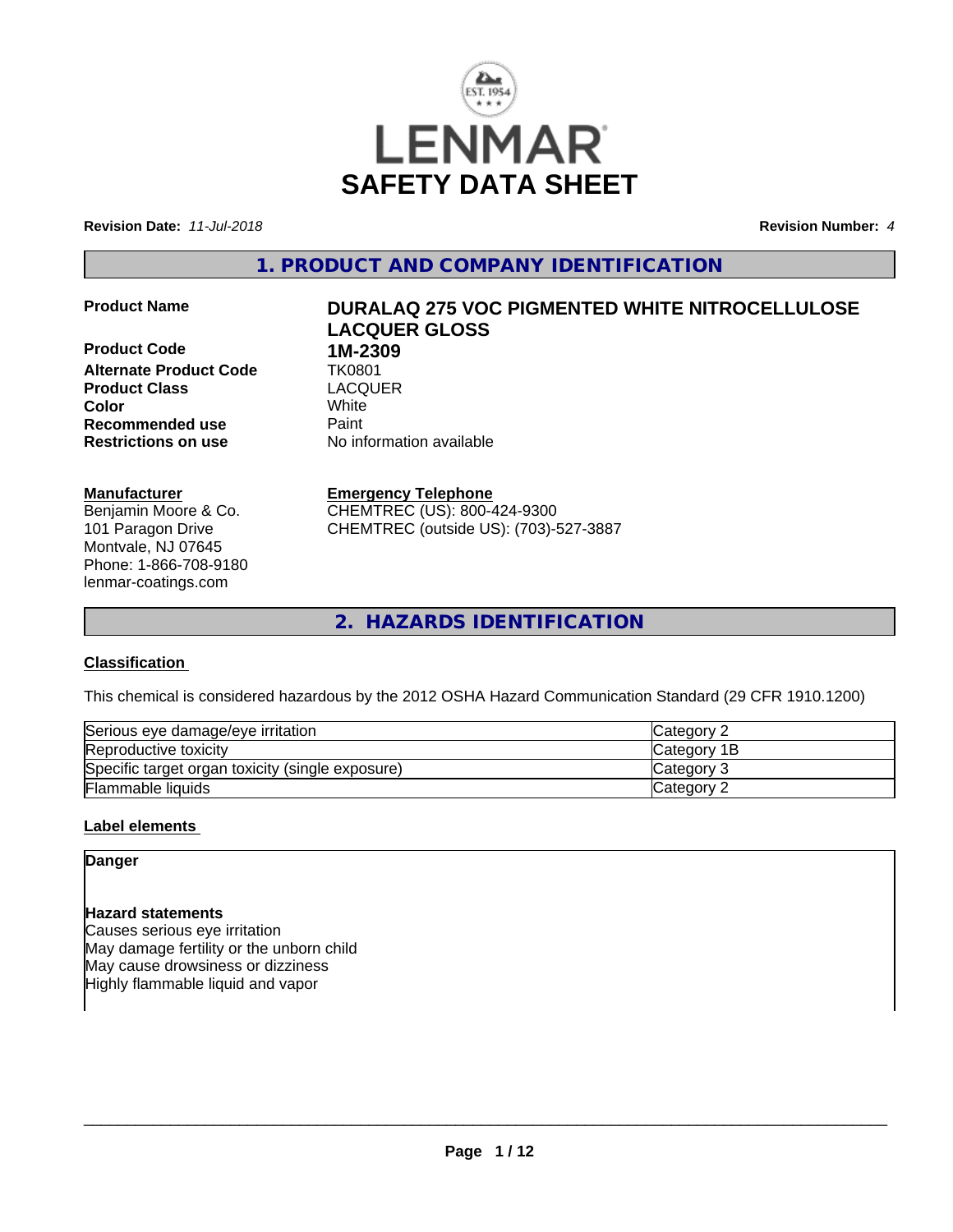#### 1M-2309 - **DURALAQ 275 VOC PIGMENTED WHITE NITROCELLULOSE LACQUER GLOSS**



**Appearance** liquid

**Odor** little or no odor

### **Precautionary Statements - Prevention**

Obtain special instructions before use Do not handle until all safety precautions have been read and understood Use personal protective equipment as required Wash face, hands and any exposed skin thoroughly after handling Wear eye/face protection Avoid breathing dust/fume/gas/mist/vapors/spray Use only outdoors or in a well-ventilated area Keep away from heat, hot surfaces, sparks, open flames and other ignition sources. No smoking Keep container tightly closed Ground/bond container and receiving equipment Use explosion-proof electrical/ventilating/lighting/equipment Use only non-sparking tools Take precautionary measures against static discharge Keep cool

# **Precautionary Statements - Response**

IF exposed or concerned: Get medical advice/attention **Eyes**

IF IN EYES: Rinse cautiously with water for several minutes. Remove contact lenses, if present and easy to do. Continue rinsing

If eye irritation persists: Get medical advice/attention

#### **Skin**

IF ON SKIN (or hair): Remove/Take off immediately all contaminated clothing. Rinse skin with water/shower **Inhalation**

IF INHALED: Remove victim to fresh air and keep at rest in a position comfortable for breathing

**Fire**

In case of fire: Use CO2, dry chemical, or foam for extinction

### **Precautionary Statements - Storage**

Store locked up Store in a well-ventilated place. Keep container tightly closed

**Precautionary Statements - Disposal**

Dispose of contents/container to an approved waste disposal plant

### **Hazards not otherwise classified (HNOC)**

Not applicable

**Other information** No information available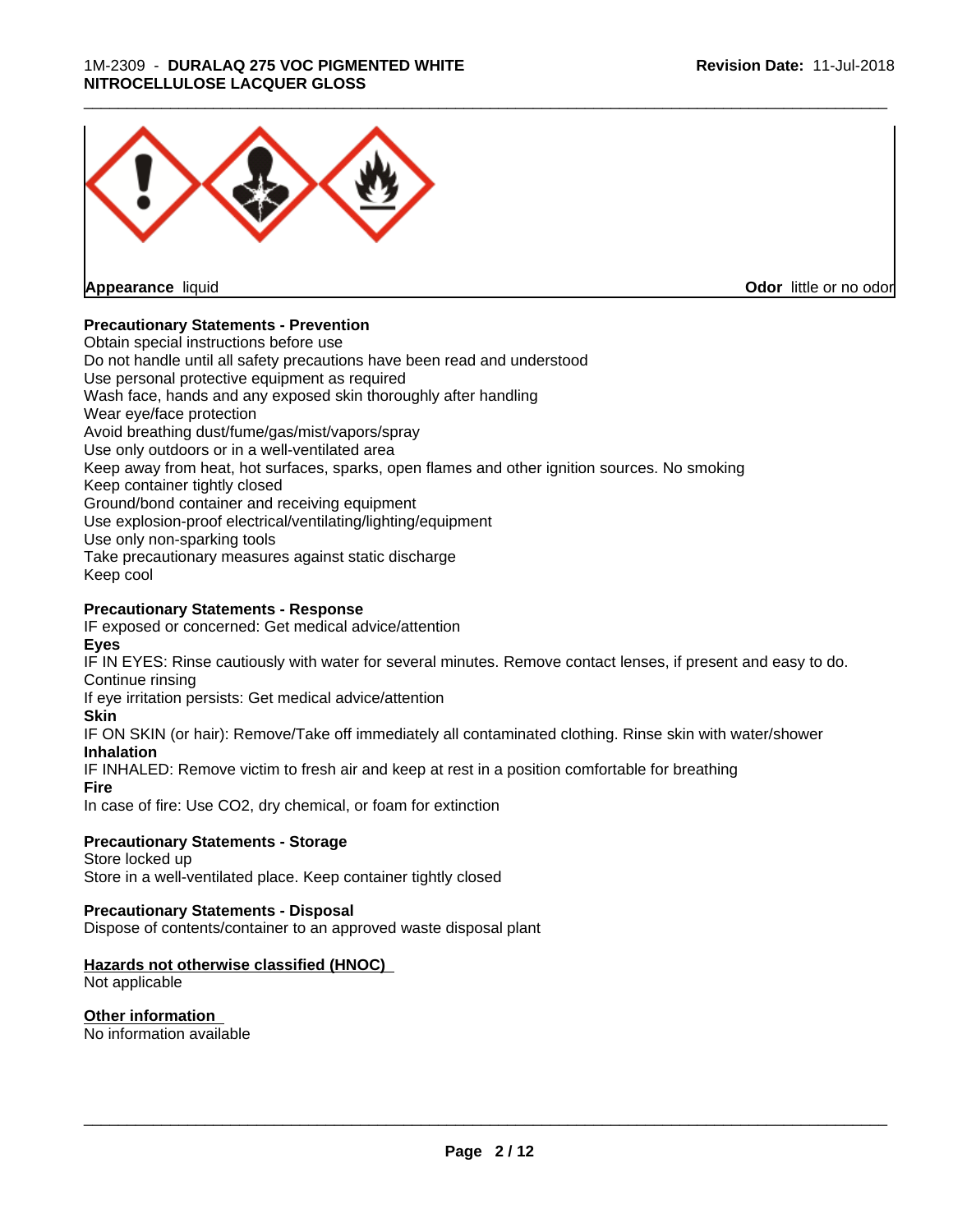# **3. COMPOSITION INFORMATION ON COMPONENTS**

\_\_\_\_\_\_\_\_\_\_\_\_\_\_\_\_\_\_\_\_\_\_\_\_\_\_\_\_\_\_\_\_\_\_\_\_\_\_\_\_\_\_\_\_\_\_\_\_\_\_\_\_\_\_\_\_\_\_\_\_\_\_\_\_\_\_\_\_\_\_\_\_\_\_\_\_\_\_\_\_\_\_\_\_\_\_\_\_\_\_\_\_\_

| <b>Chemical name</b>     | <b>CAS No.</b> | Weight-% |
|--------------------------|----------------|----------|
| Acetone                  | 67-64-1        | 55       |
| Titanium dioxide         | 13463-67-7     | 15       |
| cellulose, nitrate       | 9004-70-0      |          |
| Butyl benzyl phthalate   | 85-68-7        |          |
| 4-Chlorobenzotrifluoride | 98-56-6        |          |
| n-Butyl acetate          | 123-86-4       |          |
| 2,6-Dimethyl-4-Heptanone | 108-83-8       |          |
| Isopropyl alcohol        | 67-63-0        |          |
| 2-Heptanone              | 110-43-0       |          |

# **4. FIRST AID MEASURES**

#### **Description of first aid measures**

| <b>General Advice</b>                            | If symptoms persist, call a physician. Show this safety data sheet to the doctor in<br>attendance.                                                                                               |
|--------------------------------------------------|--------------------------------------------------------------------------------------------------------------------------------------------------------------------------------------------------|
| <b>Eye Contact</b>                               | Immediately flush with plenty of water. After initial flushing, remove any contact<br>lenses and continue flushing for at least 15 minutes. If eye irritation persists,<br>consult a specialist. |
| <b>Skin Contact</b>                              | Wash off immediately with soap and plenty of water removing all contaminated<br>clothes and shoes. If skin irritation persists, call a physician.                                                |
| <b>Inhalation</b>                                | Move to fresh air. If symptoms persist, call a physician.<br>If not breathing, give artificial respiration. Call a physician immediately.                                                        |
| Ingestion                                        | Clean mouth with water and afterwards drink plenty of water. Do not induce<br>vomiting without medical advice. Never give anything by mouth to an unconscious<br>person. Consult a physician.    |
| <b>Protection Of First-Aiders</b>                | Use personal protective equipment.                                                                                                                                                               |
| <b>Most Important</b><br><b>Symptoms/Effects</b> | No information available.                                                                                                                                                                        |
| <b>Notes To Physician</b>                        | Treat symptomatically.                                                                                                                                                                           |

**5. FIRE-FIGHTING MEASURES**

| Vapors may travel considerable distance to a source of<br>ignition and flash back. Vapors may cause flash fire.                          |
|------------------------------------------------------------------------------------------------------------------------------------------|
| Foam, dry powder or water. Use extinguishing measures<br>that are appropriate to local circumstances and the<br>surrounding environment. |
| As in any fire, wear self-contained breathing apparatus<br>pressure-demand, MSHA/NIOSH (approved or equivalent)                          |
|                                                                                                                                          |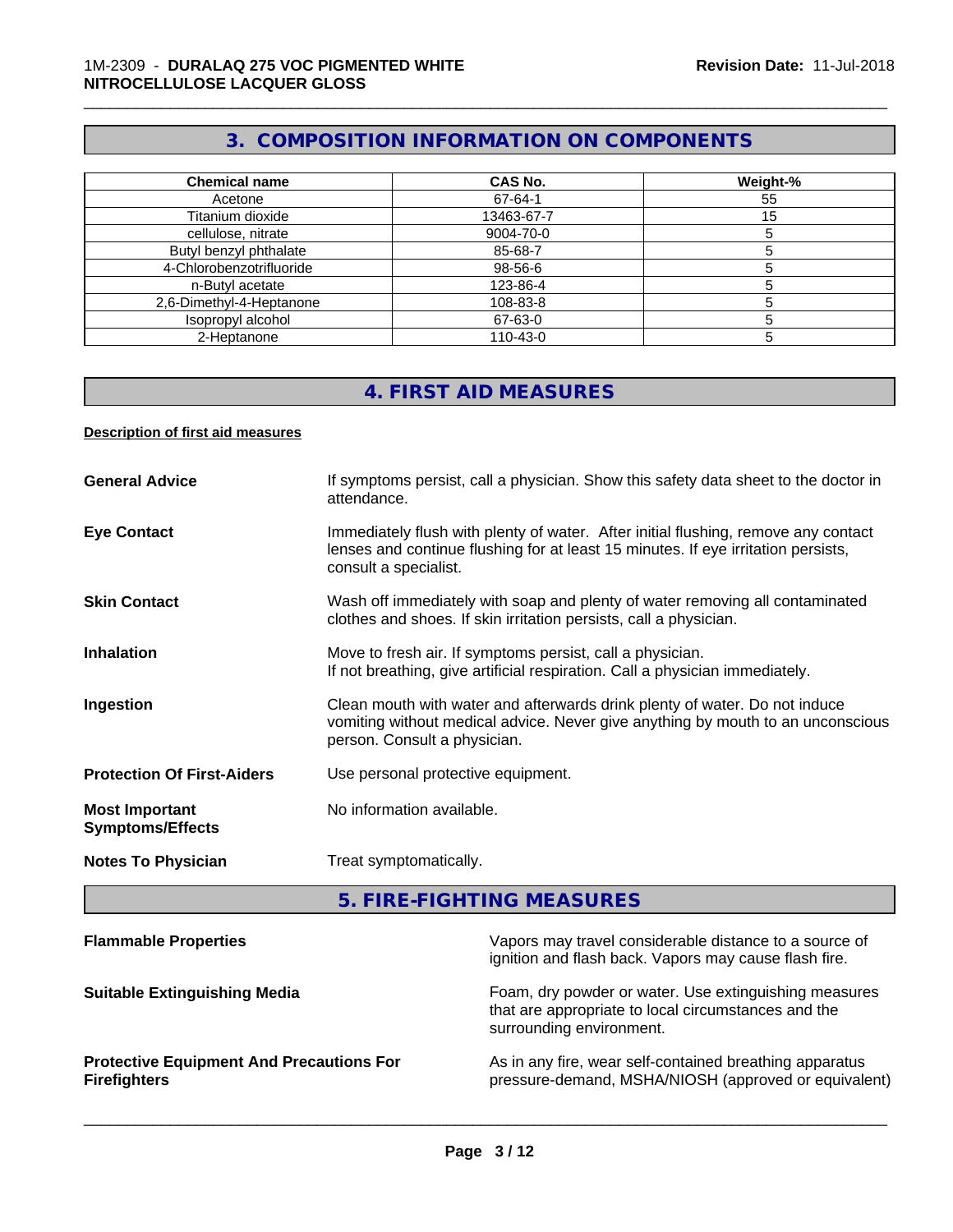|                                                                                  | and full protective gear.                                                                                                                                                                                                                                                                      |  |
|----------------------------------------------------------------------------------|------------------------------------------------------------------------------------------------------------------------------------------------------------------------------------------------------------------------------------------------------------------------------------------------|--|
| <b>Hazardous combustion products</b>                                             | Burning may result in carbon dioxide, carbon monoxide<br>and other combustion products of varying composition<br>which may be toxic and/or irritating.                                                                                                                                         |  |
| <b>Specific Hazards Arising From The Chemical</b>                                | Flammable. Flash back possible over considerable<br>distance. Keep product and empty container away from<br>heat and sources of ignition. Closed containers may<br>rupture if exposed to fire or extreme heat. Thermal<br>decomposition can lead to release of irritating gases and<br>vapors. |  |
| <b>Sensitivity To Mechanical Impact</b>                                          | No                                                                                                                                                                                                                                                                                             |  |
| <b>Sensitivity To Static Discharge</b>                                           | Yes                                                                                                                                                                                                                                                                                            |  |
| <b>Flash Point Data</b><br>Flash Point (°F)<br>Flash Point (°C)<br><b>Method</b> | $-17$<br><b>PMCC</b>                                                                                                                                                                                                                                                                           |  |
| <b>Flammability Limits In Air</b>                                                |                                                                                                                                                                                                                                                                                                |  |
| Lower flammability limit:<br><b>Upper flammability limit:</b>                    | Not available<br>Not available                                                                                                                                                                                                                                                                 |  |
| <b>NFPA</b><br>Health: 1<br><b>Flammability: 3</b>                               | <b>Instability: 0</b><br><b>Special: Not Applicable</b>                                                                                                                                                                                                                                        |  |
| <b>NFPA Legend</b>                                                               |                                                                                                                                                                                                                                                                                                |  |

\_\_\_\_\_\_\_\_\_\_\_\_\_\_\_\_\_\_\_\_\_\_\_\_\_\_\_\_\_\_\_\_\_\_\_\_\_\_\_\_\_\_\_\_\_\_\_\_\_\_\_\_\_\_\_\_\_\_\_\_\_\_\_\_\_\_\_\_\_\_\_\_\_\_\_\_\_\_\_\_\_\_\_\_\_\_\_\_\_\_\_\_\_

- 0 Not Hazardous
- 1 Slightly
- 2 Moderate
- 3 High
- 4 Severe

*The ratings assigned are only suggested ratings, the contractor/employer has ultimate responsibilities for NFPA ratings where this system is used.*

*Additional information regarding the NFPA rating system is available from the National Fire Protection Agency (NFPA) at www.nfpa.org.*

# **6. ACCIDENTAL RELEASE MEASURES**

| <b>Personal Precautions</b>      | Remove all sources of ignition. Take precautions to prevent flashback. Ground<br>and bond all containers and handling equipment. Take precautionary measures<br>against static discharges. Ensure adequate ventilation. Avoid contact with skin,<br>eyes and clothing. Use personal protective equipment.  |
|----------------------------------|------------------------------------------------------------------------------------------------------------------------------------------------------------------------------------------------------------------------------------------------------------------------------------------------------------|
| <b>Other Information</b>         | Prevent further leakage or spillage if safe to do so. Do not allow material to<br>contaminate ground water system. Prevent product from entering drains. Do not<br>flush into surface water or sanitary sewer system. Local authorities should be<br>advised if significant spillages cannot be contained. |
| <b>Environmental precautions</b> | See Section 12 for additional Ecological Information.                                                                                                                                                                                                                                                      |
|                                  |                                                                                                                                                                                                                                                                                                            |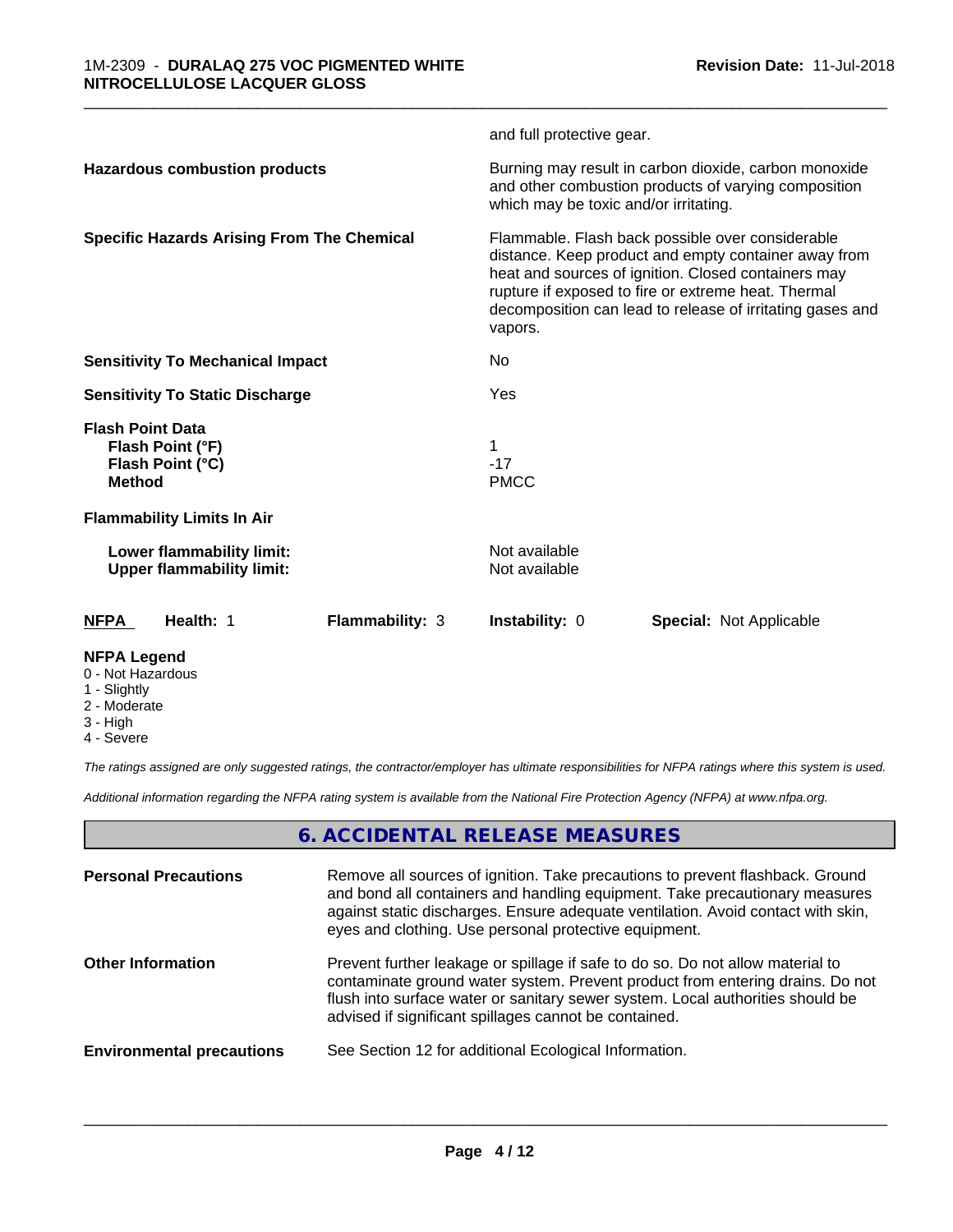| <b>Methods for Cleaning Up</b> | Dam up. Soak up with inert absorbent material. Use a non-sparking or explosion<br>proof means to transfer material to a sealed, appropriate container for disposal.<br>Clean contaminated surface thoroughly.                                                                                                                                                                                                                                  |
|--------------------------------|------------------------------------------------------------------------------------------------------------------------------------------------------------------------------------------------------------------------------------------------------------------------------------------------------------------------------------------------------------------------------------------------------------------------------------------------|
|                                | 7. HANDLING AND STORAGE                                                                                                                                                                                                                                                                                                                                                                                                                        |
| <b>Handling</b>                | Avoid contact with skin, eyes and clothing. Wear personal protective equipment.<br>Do not breathe vapors or spray mist. Use only in ventilated areas. Prevent vapor<br>build-up by providing adequate ventilation during and after use.                                                                                                                                                                                                        |
|                                | Take precautionary measures against static discharges. To avoid ignition of<br>vapors by static electricity discharge, all metal parts of the equipment must be<br>grounded. Keep away from heat, sparks and flame. Do not smoke. Extinguish all<br>flames and pilot lights, and turn off stoves, heaters, electric motors and other<br>sources of ignition during use and until all vapors are gone. Ignition and/or flash<br>back may occur. |
| <b>Storage</b>                 | Keep containers tightly closed in a dry, cool and well-ventilated place. Keep away<br>from heat. Keep away from open flames, hot surfaces and sources of ignition.<br>Keep in properly labeled containers. Keep out of the reach of children.                                                                                                                                                                                                  |
| <b>Incompatible Materials</b>  | Incompatible with strong acids and bases and strong oxidizing agents.                                                                                                                                                                                                                                                                                                                                                                          |
|                                | Technical measures/Precautions Ensure adequate ventilation. Use only where airflow will keep vapors from building<br>up in or near the work area in adjoining rooms. Comply with all national, state, and<br>local codes pertaining to the storage, handling, dispensing and disposal of<br>flammable liquids.                                                                                                                                 |
|                                | Dissipate static electricity during transfer by grounding and bonding containers<br>and equipment before transferring material. All equipment should be non-sparking<br>and explosion proof. Use explosion proof electrical equipment for ventilation,<br>lighting and material handling.                                                                                                                                                      |

**8. EXPOSURE CONTROLS/PERSONAL PROTECTION**

#### **Exposure Limits**

| <b>Chemical name</b>     | <b>ACGIH TLV</b>           | <b>OSHA PEL</b>              |
|--------------------------|----------------------------|------------------------------|
| Acetone                  | 250 ppm - TWA              | 1000 ppm - TWA               |
|                          | 500 ppm - STEL             | 2400 mg/m <sup>3</sup> - TWA |
| Titanium dioxide         | 10 mg/m $3$ - TWA          | 15 mg/m $3$ - TWA            |
| 4-Chlorobenzotrifluoride | $2.5 \text{ mg/m}^3$ - TWA | $2.5 \text{ mg/m}^3$ - TWA   |
| n-Butyl acetate          | 150 ppm - TWA              | 150 ppm - TWA                |
|                          | 200 ppm - STEL             | 710 mg/m $3$ - TWA           |
| 2,6-Dimethyl-4-Heptanone | 25 ppm - TWA               | 50 ppm - TWA                 |
|                          |                            | 290 mg/m $3$ - TWA           |
| Isopropyl alcohol        | 200 ppm - TWA              | 400 ppm - TWA                |
|                          | 400 ppm - STEL             | 980 mg/m <sup>3</sup> - TWA  |
| 2-Heptanone              | 50 ppm - TWA               | 100 ppm - TWA                |
|                          |                            | 465 mg/m <sup>3</sup> - TWA  |

#### **Legend**

ACGIH - American Conference of Governmental Industrial Hygienists Exposure Limits

OSHA - Occupational Safety & Health Administration Exposure Limits

N/E - Not Established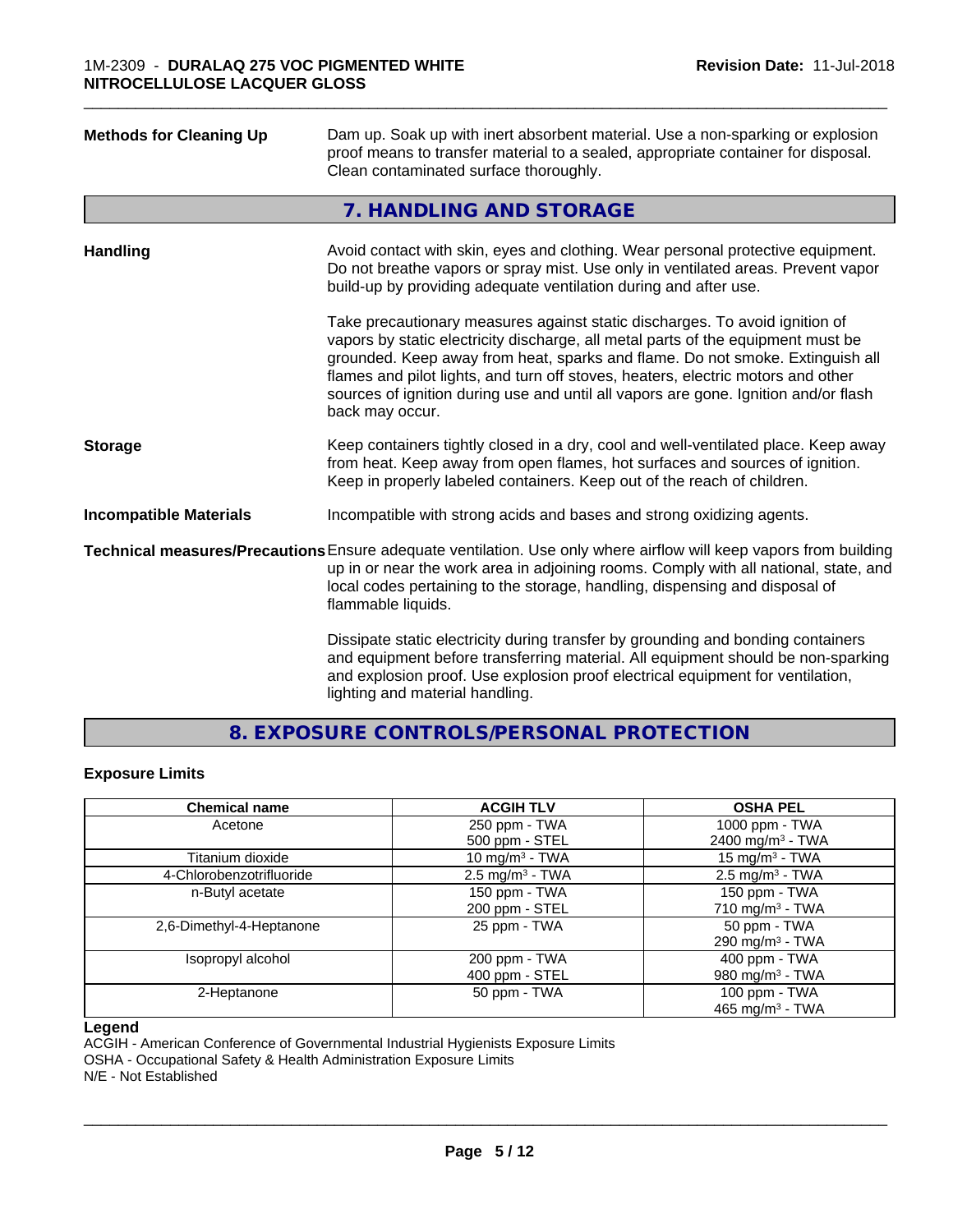### **Appropriate engineering controls**

| <b>Engineering Measures</b>          | Ensure adequate ventilation, especially in confined areas.                                                                                                                                                                                                                                                                                                          |
|--------------------------------------|---------------------------------------------------------------------------------------------------------------------------------------------------------------------------------------------------------------------------------------------------------------------------------------------------------------------------------------------------------------------|
| <b>Personal Protective Equipment</b> |                                                                                                                                                                                                                                                                                                                                                                     |
| <b>Eye/Face Protection</b>           | Safety glasses with side-shields. If splashes are likely to occur, wear:. Tightly<br>fitting safety goggles.                                                                                                                                                                                                                                                        |
| <b>Skin Protection</b>               | Long sleeved clothing. Protective gloves.                                                                                                                                                                                                                                                                                                                           |
| <b>Respiratory Protection</b>        | Use only with adequate ventilation. In operations where exposure limits are<br>exceeded, use a NIOSH approved respirator that has been selected by a<br>technically qualified person for the specific work conditions. When spraying the<br>product or applying in confined areas, wear a NIOSH approved respirator<br>specified for paint spray or organic vapors. |
| <b>Hygiene Measures</b>              | Avoid contact with skin, eyes and clothing. Remove and wash contaminated<br>clothing before re-use. Wash thoroughly after handling.                                                                                                                                                                                                                                 |

\_\_\_\_\_\_\_\_\_\_\_\_\_\_\_\_\_\_\_\_\_\_\_\_\_\_\_\_\_\_\_\_\_\_\_\_\_\_\_\_\_\_\_\_\_\_\_\_\_\_\_\_\_\_\_\_\_\_\_\_\_\_\_\_\_\_\_\_\_\_\_\_\_\_\_\_\_\_\_\_\_\_\_\_\_\_\_\_\_\_\_\_\_

# **9. PHYSICAL AND CHEMICAL PROPERTIES**

**Appearance** liquid **Odor** little or no odor<br> **Odor Threshold Containery of the Containery of the Containery of the Containery of the Containery of the Containery of the Containery of the Containery of the Containery of the Containery of th Density (Ibs/gal)** 8.0 - 8.4<br> **Specific Gravity** 8.0 - 8.4<br> **Specific Gravity Specific Gravity pH** No information available **Viscosity (cps)** No information available **Solubility(ies)** No information available in the solution of the solution of the solution available in the solution of the solution of the solution of the solution of the solution of the solution of the solution of the so **Water solubility** No information available **Evaporation Rate No information available No information available Vapor pressure @20 °C (kPa)** No information available **Vapor density No information available No information available Wt. % Solids** 30 - 40<br> **Vol. % Solids** 20 - 30 **Vol. % Solids** 20 - 30 **Wt. % Volatiles Vol. % Volatiles** 70 - 80 **VOC Regulatory Limit (g/L)** < 275 **Boiling Point (°F)** 132 **Boiling Point (°C)** 56 **Freezing Point (°F)** The state of the state of the Noinformation available **Freezing Point (°C)** The Company of the Monometer of Noinformation available **Flash Point (°F)** 1 **Flash Point (°C)** -17 **Method** PMCC **Flammability (solid, gas)**<br> **Consert Conservation Conservation Consert Consert Consert Consert Consert Consert Consert Consert Conservation Consert Conservation available Upper flammability limit:**<br> **Lower flammability limit:** No information available<br>
No information available **Lower flammability limit: Autoignition Temperature (°F)**<br> **Autoignition Temperature (°C)**<br> **Autoignition Temperature (°C)**<br>
Mo information available **Autoignition Temperature (°C) Decomposition Temperature (°F)** No information available **Decomposition Temperature (°C)** No information available

**No information available**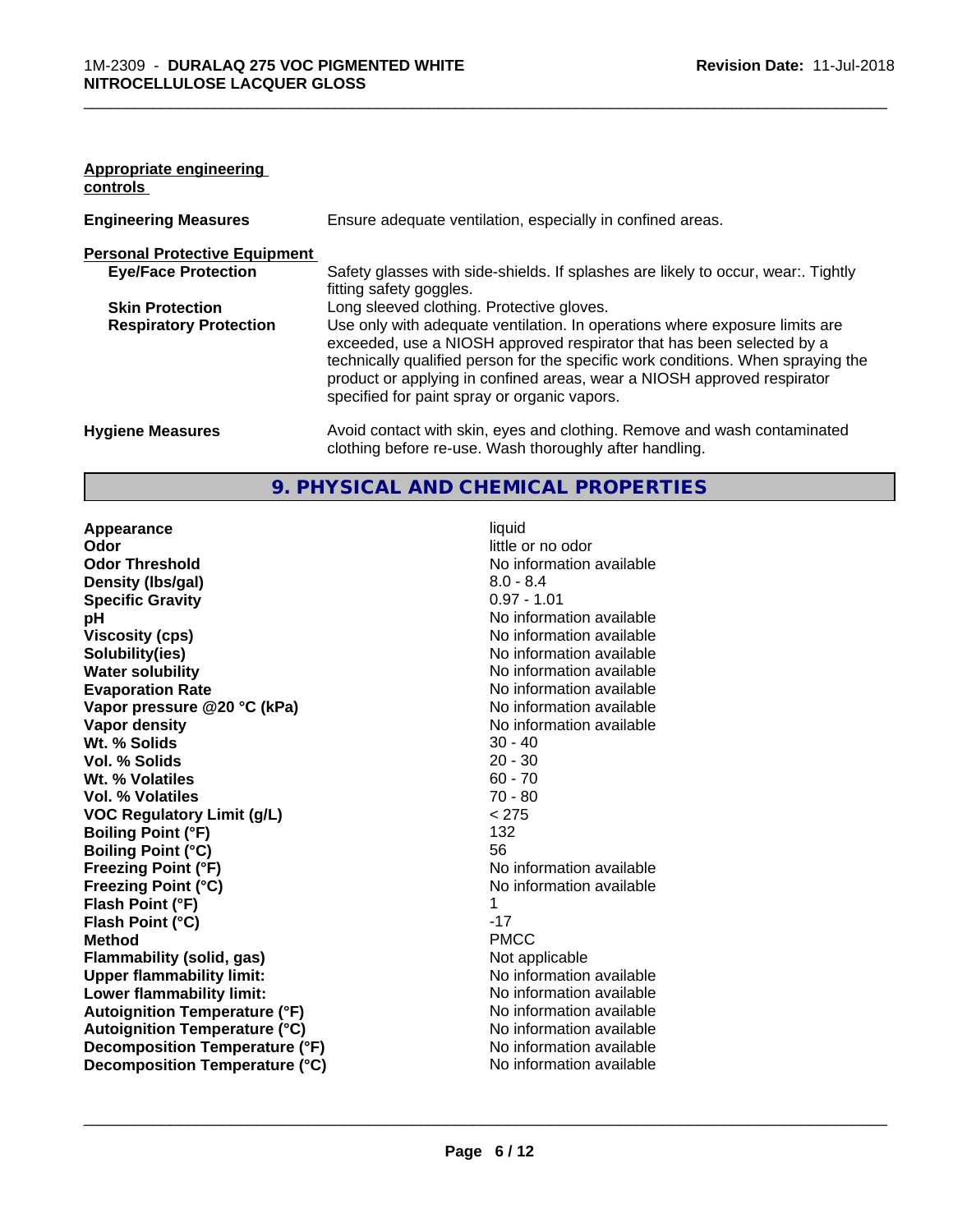**Partition coefficient CONSTRANS CONSTRANS No information available** 

\_\_\_\_\_\_\_\_\_\_\_\_\_\_\_\_\_\_\_\_\_\_\_\_\_\_\_\_\_\_\_\_\_\_\_\_\_\_\_\_\_\_\_\_\_\_\_\_\_\_\_\_\_\_\_\_\_\_\_\_\_\_\_\_\_\_\_\_\_\_\_\_\_\_\_\_\_\_\_\_\_\_\_\_\_\_\_\_\_\_\_\_\_

|                                                                              |                                                                                                                                                                                                               | <b>10. STABILITY AND REACTIVITY</b>                                                                                       |
|------------------------------------------------------------------------------|---------------------------------------------------------------------------------------------------------------------------------------------------------------------------------------------------------------|---------------------------------------------------------------------------------------------------------------------------|
| <b>Reactivity</b>                                                            |                                                                                                                                                                                                               | No data available                                                                                                         |
| <b>Chemical Stability</b>                                                    |                                                                                                                                                                                                               | Stable under normal conditions. Hazardous polymerisation<br>does not occur.                                               |
| <b>Conditions to avoid</b>                                                   |                                                                                                                                                                                                               | Keep away from open flames, hot surfaces, static<br>electricity and sources of ignition. Sparks. Elevated<br>temperature. |
| <b>Incompatible Materials</b>                                                |                                                                                                                                                                                                               | Incompatible with strong acids and bases and strong<br>oxidizing agents.                                                  |
| <b>Hazardous Decomposition Products</b>                                      |                                                                                                                                                                                                               | Thermal decomposition can lead to release of irritating<br>gases and vapors.                                              |
| Possibility of hazardous reactions                                           |                                                                                                                                                                                                               | None under normal conditions of use.                                                                                      |
|                                                                              |                                                                                                                                                                                                               | 11. TOXICOLOGICAL INFORMATION                                                                                             |
| <b>Product Information</b>                                                   |                                                                                                                                                                                                               |                                                                                                                           |
| Information on likely routes of exposure                                     |                                                                                                                                                                                                               |                                                                                                                           |
| <b>Principal Routes of Exposure</b>                                          | Eye contact, skin contact and inhalation.                                                                                                                                                                     |                                                                                                                           |
| <b>Acute Toxicity</b>                                                        |                                                                                                                                                                                                               |                                                                                                                           |
| <b>Product Information</b>                                                   | Repeated or prolonged exposure to organic solvents may lead to permanent brain<br>and nervous system damage. Intentional misuse by deliberately concentrating and<br>inhaling vapors may be harmful or fatal. |                                                                                                                           |
| Symptoms related to the physical, chemical and toxicological characteristics |                                                                                                                                                                                                               |                                                                                                                           |
| <b>Symptoms</b>                                                              | No information available                                                                                                                                                                                      |                                                                                                                           |
|                                                                              |                                                                                                                                                                                                               | Delayed and immediate effects as well as chronic effects from short and long-term exposure                                |

| Eye contact                                         | Causes serious eye irritation. May cause redness, itching, and pain.                                                                                                                                                                                          |
|-----------------------------------------------------|---------------------------------------------------------------------------------------------------------------------------------------------------------------------------------------------------------------------------------------------------------------|
| <b>Skin contact</b>                                 | May cause skin irritation and/or dermatitis. Prolonged skin contact may defat the<br>skin and produce dermatitis.                                                                                                                                             |
| Ingestion                                           | Harmful if swallowed. Ingestion may cause irritation to mucous membranes. Small<br>amounts of this product aspirated into the respiratory system during ingestion or<br>vomiting may cause mild to severe pulmonary injury, possibly progressing to<br>death. |
| <b>Inhalation</b>                                   | Harmful by inhalation. High vapor / aerosol concentrations are irritating to the<br>eyes, nose, throat and lungs and may cause headaches, dizziness, drowsiness,<br>unconsciousness, and other central nervous system effects.                                |
| <b>Sensitization</b><br><b>Neurological Effects</b> | No information available<br>No information available.                                                                                                                                                                                                         |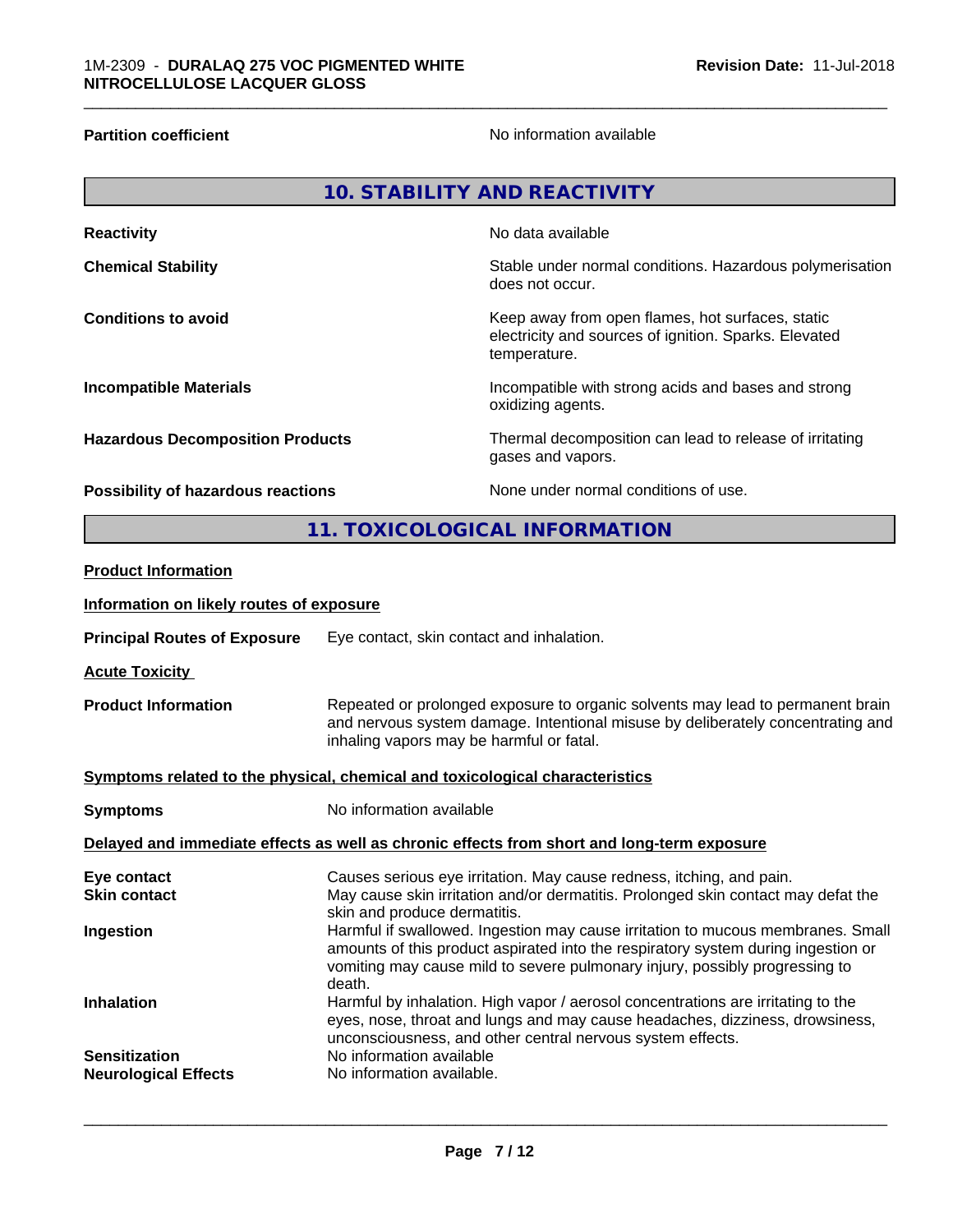| <b>Mutagenic Effects</b>        | No information available.                                                                                                                                                                                                        |
|---------------------------------|----------------------------------------------------------------------------------------------------------------------------------------------------------------------------------------------------------------------------------|
| <b>Reproductive Effects</b>     | May damage fertility or the unborn child.                                                                                                                                                                                        |
| <b>Developmental Effects</b>    | No information available.                                                                                                                                                                                                        |
| <b>Target organ effects</b>     | No information available.                                                                                                                                                                                                        |
| <b>STOT - repeated exposure</b> | Causes damage to organs through prolonged or repeated exposure if inhaled.<br>May cause disorder and damage to the. liver. kidney. spleen. blood.                                                                                |
| STOT - single exposure          | May cause disorder and damage to the. Respiratory system. Central nervous<br>system.                                                                                                                                             |
| Other adverse effects           | No information available.                                                                                                                                                                                                        |
| <b>Aspiration Hazard</b>        | May be harmful if swallowed and enters airways. Small amounts of this product<br>aspirated into the respiratory system during ingestion or vomiting may cause mild<br>to severe pulmonary injury, possibly progressing to death. |

\_\_\_\_\_\_\_\_\_\_\_\_\_\_\_\_\_\_\_\_\_\_\_\_\_\_\_\_\_\_\_\_\_\_\_\_\_\_\_\_\_\_\_\_\_\_\_\_\_\_\_\_\_\_\_\_\_\_\_\_\_\_\_\_\_\_\_\_\_\_\_\_\_\_\_\_\_\_\_\_\_\_\_\_\_\_\_\_\_\_\_\_\_

#### **Numerical measures of toxicity**

#### **The following values are calculated based on chapter 3.1 of the GHS document**

| ATEmix (oral)                        | 6780 mg/ka |
|--------------------------------------|------------|
| <b>ATEmix (dermal)</b>               | 5030 mg/kg |
| <b>ATEmix (inhalation-dust/mist)</b> | 97.8 ma/L  |
| <b>ATEmix (inhalation-vapor)</b>     | 454 ma/L   |

#### **Acute Toxicity Component Information**

Acetone LD50 Oral: 5800 mg/kg (Rat) Titanium dioxide LD50 Oral: > 10000 mg/kg (Rat) 4-Chlorobenzotrifluoride LD50 Oral: (Rat) mg/kg LD50 Dermal: mg/kg (Rabbit) LC50 Inhalation (Vapor): mg/L (Rat, 4 hr.) n-Butyl acetate LD50 Oral: 10768 mg/kg (Rat) LD50 Dermal: > 17600 mg/kg (Rabbit) LC50 Inhalation (Vapor): ppm (Rat, 4 hr.) Sensitization non-sensitizing (guinea pig) 2,6-Dimethyl-4-Heptanone LD50 Oral: mg/kg (Rat) LD50 Dermal: mg/kg (Rabbit) Isopropyl alcohol LD50 Oral: mg/kg (Rat) LD50 Dermal: mg/kg (Rabbit) LC50 Inhalation (Vapor): ppm (Rat) 2-Heptanone LD50 Oral: 1670 mg/kg (Rat) LD50 Dermal: 12600 µL/kg (Rabbit)

### **Carcinogenicity**

*The information below indicateswhether each agency has listed any ingredient as a carcinogen:.*

| <b>Chem</b><br>name<br>าเเ | $\overline{M}$<br>I A<br><b>INIV</b> | <b>NTF</b> | <br>''' |
|----------------------------|--------------------------------------|------------|---------|
|                            |                                      |            |         |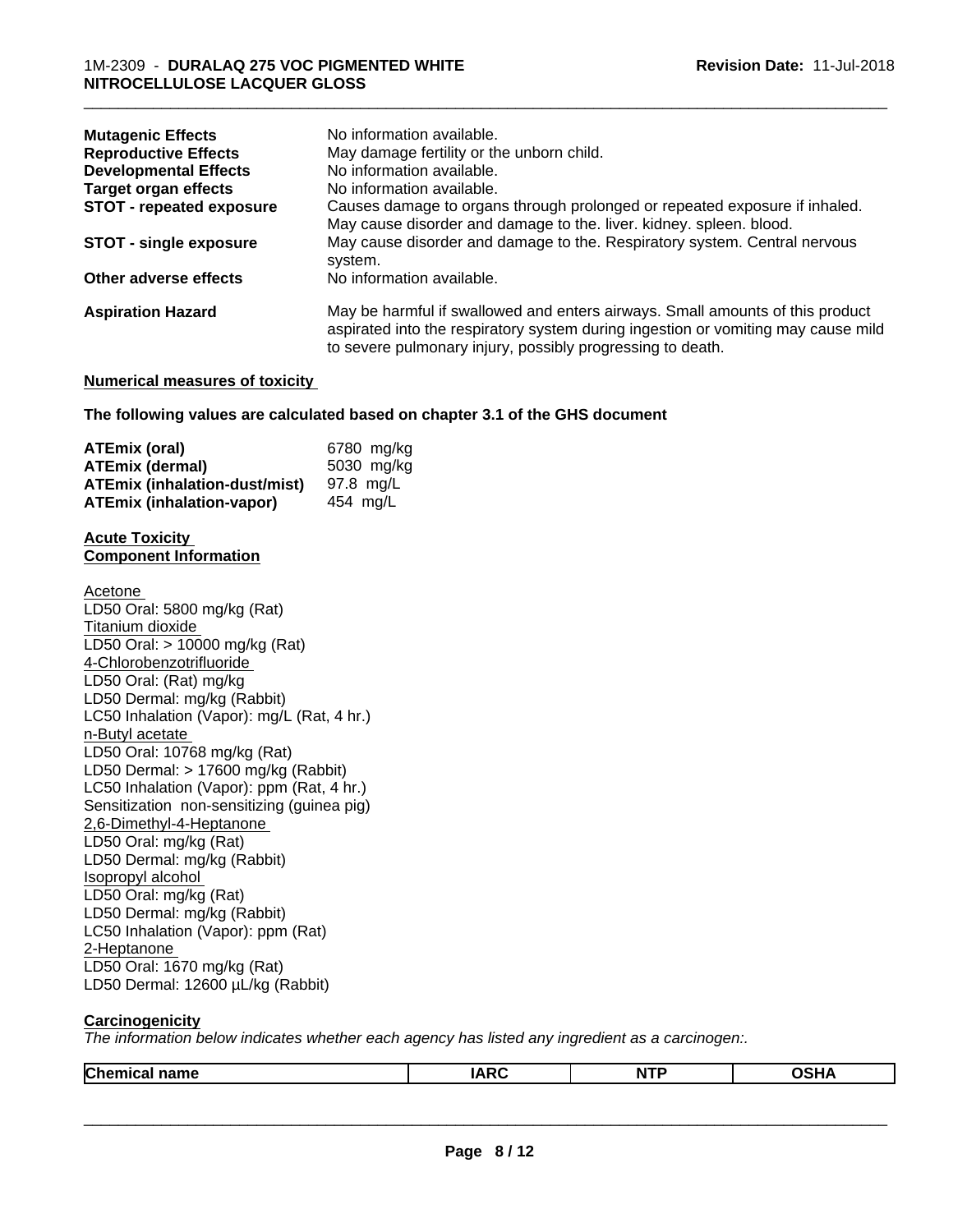|                          | - ספ<br>Humar<br>11 J I T<br>-- | 'Jstec<br>. |  |
|--------------------------|---------------------------------|-------------|--|
| .<br>Titaniun<br>dioxide | ∶arcınoɑen                      |             |  |

\_\_\_\_\_\_\_\_\_\_\_\_\_\_\_\_\_\_\_\_\_\_\_\_\_\_\_\_\_\_\_\_\_\_\_\_\_\_\_\_\_\_\_\_\_\_\_\_\_\_\_\_\_\_\_\_\_\_\_\_\_\_\_\_\_\_\_\_\_\_\_\_\_\_\_\_\_\_\_\_\_\_\_\_\_\_\_\_\_\_\_\_\_

• Although IARC has classified titanium dioxide as possibly carcinogenic to humans (2B), their summary concludes: "No significant exposure to titanium dioxide is thought to occur during the use of products in which titanium dioxide is bound to other materials, such as paint."

#### **Legend**

IARC - International Agency for Research on Cancer NTP - National Toxicity Program OSHA - Occupational Safety & Health Administration

**12. ECOLOGICAL INFORMATION**

# **Ecotoxicity Effects**

The environmental impact of this product has not been fully investigated.

#### **Product Information**

# **Acute Toxicity to Fish**

No information available

#### **Acute Toxicity to Aquatic Invertebrates**

No information available

#### **Acute Toxicity to Aquatic Plants**

No information available

#### **Persistence / Degradability**

No information available.

#### **Bioaccumulation**

There is no data for this product.

#### **Mobility in Environmental Media**

No information available.

#### **Ozone**

Not applicable

#### **Component Information**

#### **Acute Toxicity to Fish**

Acetone LC50: 8300 (Bluegill - 96 hr.) mg/L Titanium dioxide  $LC50:$  > 1000 mg/L (Fathead Minnow - 96 hr.) n-Butyl acetate LC50: 18 mg/L (Fathead Minnow - 96 hr.)

#### **Acute Toxicity to Aquatic Invertebrates**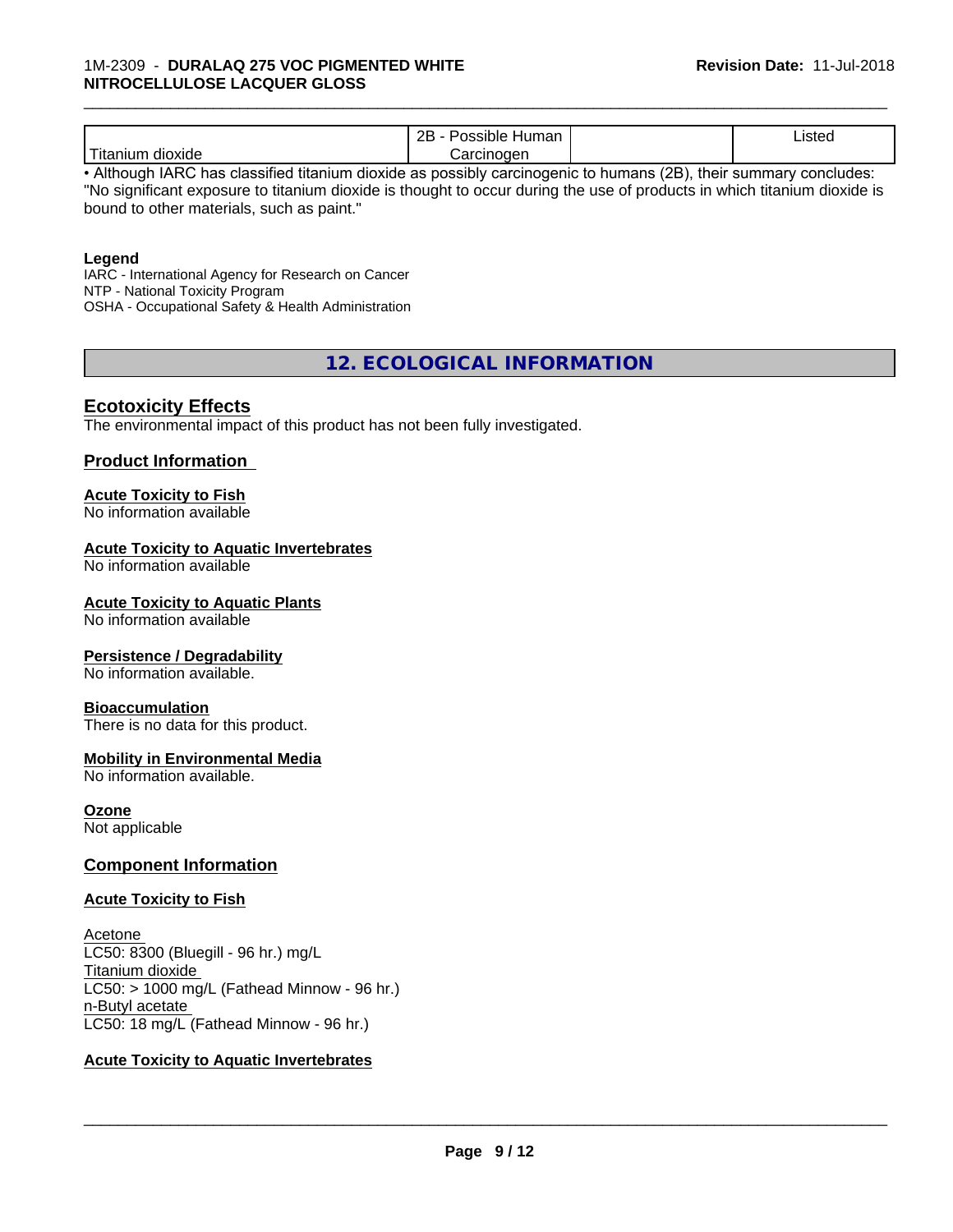Acetone EC50: 12600 mg/L (Daphnia magna - 48 hr.) n-Butyl acetate EC50: 72.8 mg/L (Daphnia magna - 48 hr.)

#### **Acute Toxicity to Aquatic Plants**

n-Butyl acetate

EC50: 674.7 mg/L (Green algae (Scenedesmus subspicatus), 72 hrs.)

|                                | 13. DISPOSAL CONSIDERATIONS                                                                                                                                                                                               |
|--------------------------------|---------------------------------------------------------------------------------------------------------------------------------------------------------------------------------------------------------------------------|
| <b>Waste Disposal Method</b>   | Dispose of in accordance with federal, state, and local regulations. Local<br>requirements may vary, consult your sanitation department or state-designated<br>environmental protection agency for more disposal options. |
| <b>Empty Container Warning</b> | Emptied containers may retain product residue. Follow label warnings even after<br>container is emptied. Residual vapors may explode on ignition.                                                                         |
|                                | 14. TRANSPORT INFORMATION                                                                                                                                                                                                 |

\_\_\_\_\_\_\_\_\_\_\_\_\_\_\_\_\_\_\_\_\_\_\_\_\_\_\_\_\_\_\_\_\_\_\_\_\_\_\_\_\_\_\_\_\_\_\_\_\_\_\_\_\_\_\_\_\_\_\_\_\_\_\_\_\_\_\_\_\_\_\_\_\_\_\_\_\_\_\_\_\_\_\_\_\_\_\_\_\_\_\_\_\_

| <b>DOT</b><br><b>Proper Shipping Name</b><br><b>Hazard class</b><br>UN-No.<br><b>Packing Group</b><br><b>Description</b> | <b>PAINT</b><br>3<br>UN1263<br>UN1263, PAINT, 3, II |  |
|--------------------------------------------------------------------------------------------------------------------------|-----------------------------------------------------|--|
| <b>ICAO / IATA</b>                                                                                                       | Contact the preparer for further information.       |  |
| <b>IMDG/IMO</b>                                                                                                          | Contact the preparer for further information.       |  |
|                                                                                                                          | <b>15. REGULATORY INFORMATION</b>                   |  |

# **International Inventories**

| <b>TSCA: United States</b> | Yes - All components are listed or exempt. |
|----------------------------|--------------------------------------------|
| <b>DSL: Canada</b>         | Yes - All components are listed or exempt. |

# **Federal Regulations**

#### **SARA 311/312 hazardous categorization**

| Acute health hazard               | Yes |
|-----------------------------------|-----|
| Chronic Health Hazard             | Nο  |
| Fire hazard                       | Yes |
| Sudden release of pressure hazard | Nο  |
| Reactive Hazard                   | N٥  |

# **SARA 313**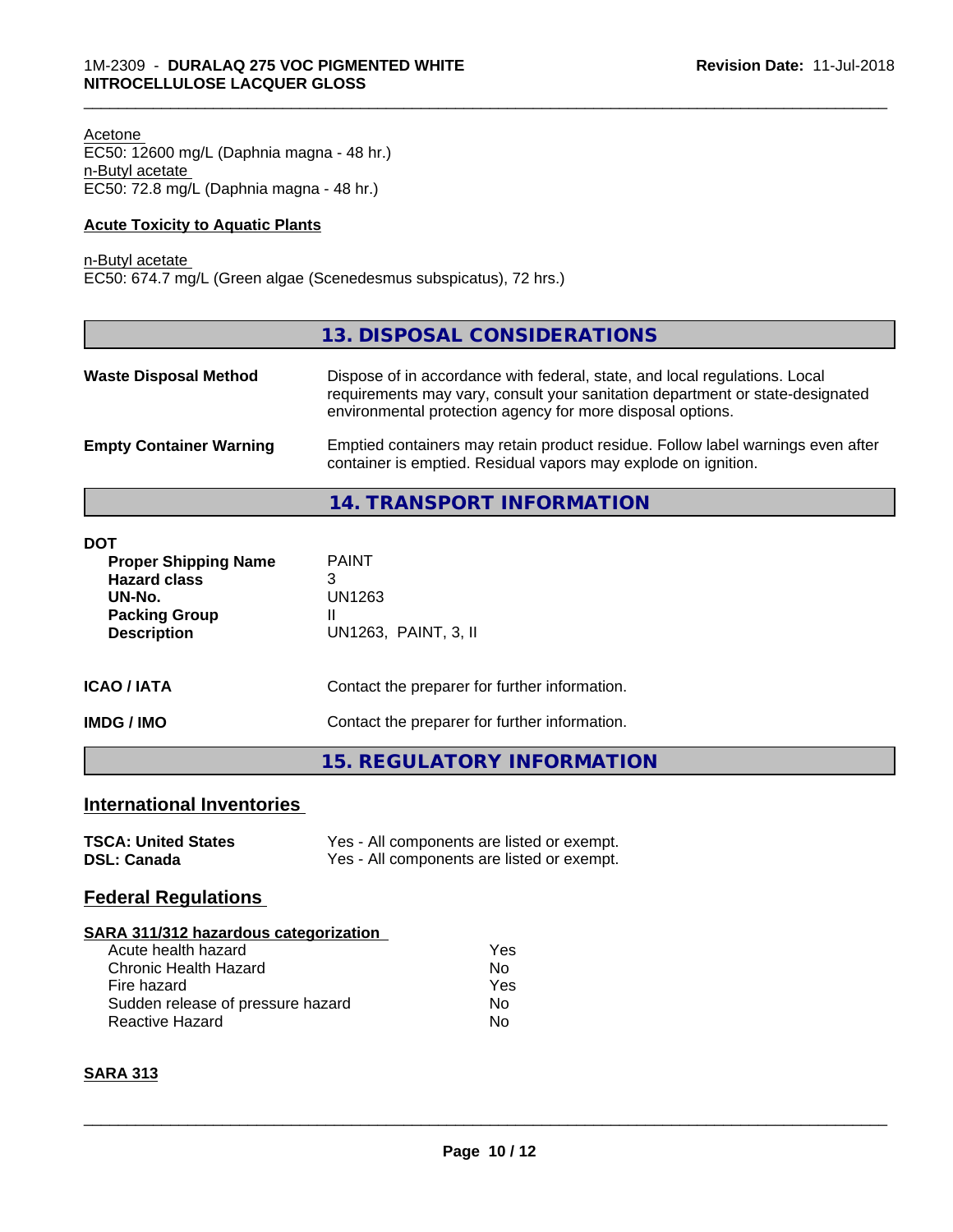Section 313 of Title III of the Superfund Amendments and Reauthorization Act of 1986 (SARA). This product contains a chemical or chemicals which are subject to the reporting requirements of the Act and Title 40 of the Code of Federal Regulations, Part 372:

| <b>Chemical name</b> | CAS No. | Weight-% | <b>CERCLA/SARA 313</b>     |
|----------------------|---------|----------|----------------------------|
|                      |         |          | (de minimis concentration) |
| Isopropyl alcohol    | 67-63-0 |          |                            |

\_\_\_\_\_\_\_\_\_\_\_\_\_\_\_\_\_\_\_\_\_\_\_\_\_\_\_\_\_\_\_\_\_\_\_\_\_\_\_\_\_\_\_\_\_\_\_\_\_\_\_\_\_\_\_\_\_\_\_\_\_\_\_\_\_\_\_\_\_\_\_\_\_\_\_\_\_\_\_\_\_\_\_\_\_\_\_\_\_\_\_\_\_

**Clean Air Act,Section 112 Hazardous Air Pollutants (HAPs) (see 40 CFR 61)** This product contains the following HAPs:

*None*

# **US State Regulations**

#### **California Proposition 65**

**A WARNING:** Cancer and Reproductive Harm– www.P65warnings.ca.gov

#### **State Right-to-Know**

| <b>Chemical name</b>     | <b>Massachusetts</b> | <b>New Jersey</b> | <b>Pennsylvania</b> |
|--------------------------|----------------------|-------------------|---------------------|
| Acetone                  |                      |                   |                     |
| Titanium dioxide         |                      |                   |                     |
| cellulose, nitrate       |                      |                   |                     |
| Butyl benzyl phthalate   |                      |                   |                     |
| 4-Chlorobenzotrifluoride |                      |                   |                     |
| n-Butyl acetate          |                      |                   |                     |
| 2,6-Dimethyl-4-Heptanone |                      |                   |                     |
| Isopropyl alcohol        |                      |                   |                     |
| 2-Heptanone              |                      |                   |                     |

#### **Legend**

X - Listed

# **16. OTHER INFORMATION**

**HMIS** - **Health:** 1 **Flammability:** 3 **Reactivity:** 0 **PPE:** -

#### **HMIS Legend**

- 0 Minimal Hazard
- 1 Slight Hazard
- 2 Moderate Hazard
- 3 Serious Hazard
- 4 Severe Hazard
- \* Chronic Hazard

X - Consult your supervisor or S.O.P. for "Special" handling instructions.

*Note: The PPE rating has intentionally been left blank. Choose appropriate PPE that will protect employees from the hazards the material will present under the actual normal conditions of use.*

*Caution: HMISÒ ratings are based on a 0-4 rating scale, with 0 representing minimal hazards or risks, and 4 representing significant hazards or risks. Although HMISÒ ratings are not required on MSDSs under 29 CFR 1910.1200, the preparer, has chosen to provide them. HMISÒ ratings are*